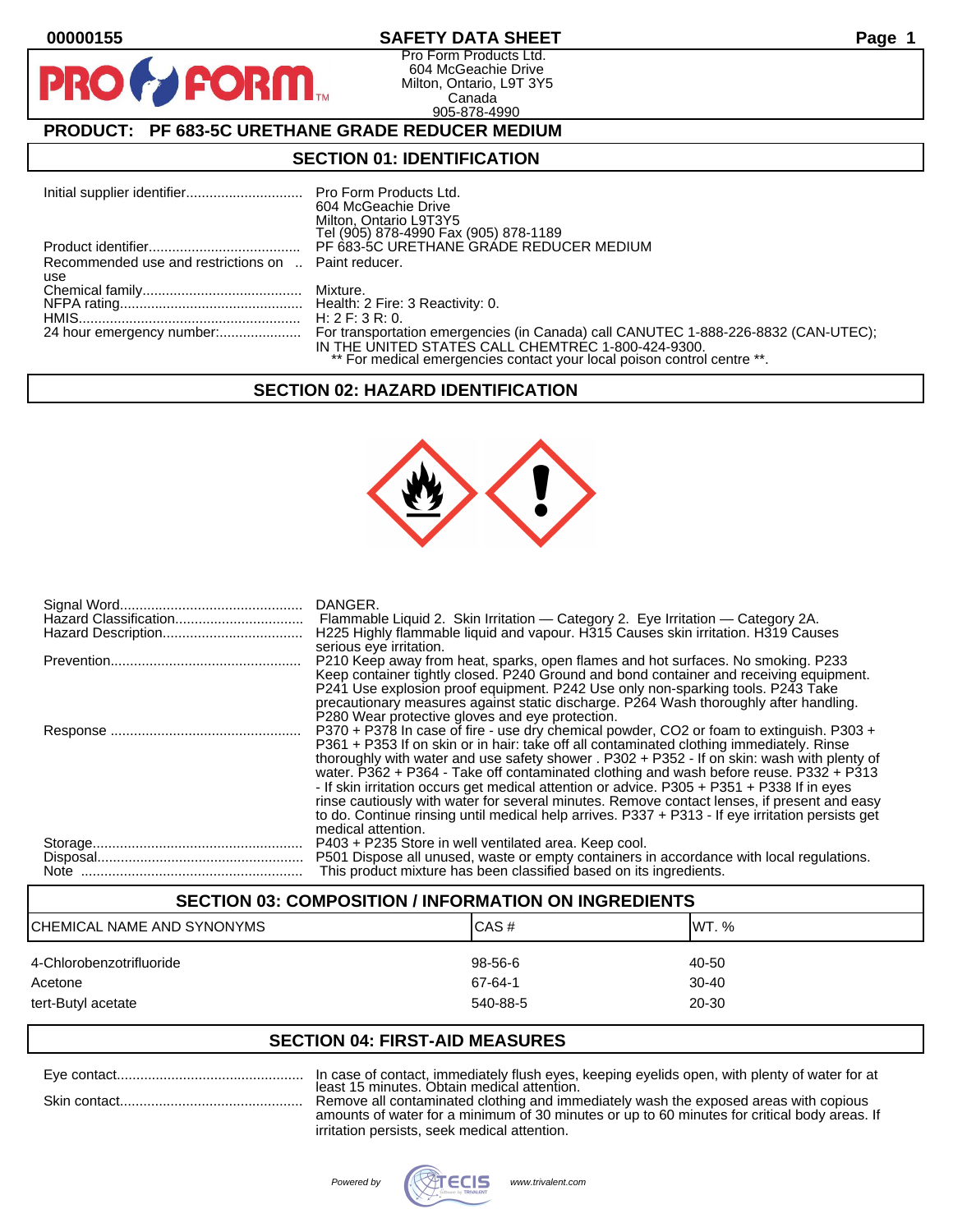#### **SECTION 04: FIRST-AID MEASURES**

|                                                                  | If inhaled, remove to fresh air. If not breathing, give artificial respiration. If breathing is                                                                                                                                   |
|------------------------------------------------------------------|-----------------------------------------------------------------------------------------------------------------------------------------------------------------------------------------------------------------------------------|
|                                                                  | difficult, give oxygen, obtain medical attention.<br>Do not induce vomiting. If ingestion is suspected, contact physician or poison control center immediately. If spontaneous vomiting occurs have victim lean forward with head |
|                                                                  | down to prevent aspiration of fluid into the lungs. Never give anything by mouth to an<br>unconscious person.                                                                                                                     |
| Most important symptoms and effects,<br>whether acute or delayed | Causes skin and eye irritation. Harmful if swallowed, in contact with skin or if inhaled.                                                                                                                                         |
|                                                                  | Treat victims symptomatically. In the event of an incident involving this product ensure that<br>medical authorities are provided a copy of this safety data sheet.                                                               |

#### **SECTION 05: FIRE-FIGHTING MEASURES**

| Suitable and unsuitable extinguishing<br>media<br>Specific hazards arising from the<br>hazardous product, such as the nature of<br>any hazardous combustion products<br>Special protective equipment and<br>precautions for fire-fighters | "Alcohol" foam, CO2, dry chemical. In cases of larger fires, water spray should be used.<br>Do not use water in a jet.<br>Oxides of carbon (CO, CO2). Hydrogen chloride. hydrogen flouride. Hydrocarbon fumes<br>and smoke.                                                                                                                                                                                                                                                                                                                                            |
|-------------------------------------------------------------------------------------------------------------------------------------------------------------------------------------------------------------------------------------------|------------------------------------------------------------------------------------------------------------------------------------------------------------------------------------------------------------------------------------------------------------------------------------------------------------------------------------------------------------------------------------------------------------------------------------------------------------------------------------------------------------------------------------------------------------------------|
|                                                                                                                                                                                                                                           | Firefighter should be equipped with self-contained breathing apparatus and full protective<br>clothing to protect against potentially toxic and irritating fumes. Cool fire-exposed<br>containers with cold water spray. Heat will cause pressure buildup and may cause<br>explosive rupture. Solvent vapours may be heavier than air and may build up and travel<br>along the ground to an ignition source, which may result in a flash back to the source of the<br>vapours. Keep run-off water from entering sewers and other waterways. Dike for water<br>control. |
| <b>SECTION 06: ACCIDENTAL RELEASE MEASURES</b>                                                                                                                                                                                            |                                                                                                                                                                                                                                                                                                                                                                                                                                                                                                                                                                        |

 Leak/spill.................................................. Keep away from heat, sparks and flames. Ventilate. Eliminate all sources of ignition. Avoid all personal contact. Contain the spill. Prevent runoff into drains, sewers, and other waterways. Evacuate all non-essential personnel. Absorb with earth, sand, or another dry inert material. Shovel or pump to drum or salvage tank. Spilled material and water rinses are classified as chemical waste, and must be disposed of in accordance with current local, provincial, state, and federal regulations.

#### **SECTION 07: HANDLING AND STORAGE**

| Precautions for safe handling              | Keep away from heat, sparks, and open flame. Always adopt precautionary measures<br>against build-up of static which may arise from appliances, handling and the containers in<br>which product is packed. Ground handling equipment. Avoid all skin contact and ventilate<br>adequately, otherwise wear an appropriate breathing apparatus. Avoid breathing vapours<br>or mist. Handle and open container with care. Employees should wash hands and face<br>before eating or drinking. |
|--------------------------------------------|------------------------------------------------------------------------------------------------------------------------------------------------------------------------------------------------------------------------------------------------------------------------------------------------------------------------------------------------------------------------------------------------------------------------------------------------------------------------------------------|
| Conditions for safe storage, including any | Keep away from heat, sparks, and open flames. Keep container closed when not in use.                                                                                                                                                                                                                                                                                                                                                                                                     |
| incompatibilities                          | Store away from oxidizing and reducing materials. Store away from sunlight.                                                                                                                                                                                                                                                                                                                                                                                                              |

## **SECTION 08: EXPOSURE CONTROLS / PERSONAL PROTECTION**

| <b>IINGREDIENTS</b>                  | <b>TWA</b>                         | <b>ACGIH TLV</b><br><b>STEL</b>                                                                                                                                                                                                                                                                                                                                                                                                  | <b>OSHA PEL</b><br>IPEL | <b>STEL</b>     | <b>NIOSH</b><br>IREL |
|--------------------------------------|------------------------------------|----------------------------------------------------------------------------------------------------------------------------------------------------------------------------------------------------------------------------------------------------------------------------------------------------------------------------------------------------------------------------------------------------------------------------------|-------------------------|-----------------|----------------------|
| 4-Chlorobenzotrifluoride             | Not established                    | Not established                                                                                                                                                                                                                                                                                                                                                                                                                  | Not established         | Not established | Not established      |
| Acetone                              | 250 ppm TLV                        | 500 ppm                                                                                                                                                                                                                                                                                                                                                                                                                          | $1,000$ ppm             | Not established | $250$ ppm            |
|                                      | CA ON: 500ppm (TWA); 750ppm (STEL) |                                                                                                                                                                                                                                                                                                                                                                                                                                  |                         |                 |                      |
| tert-Butyl acetate                   | $200$ ppm                          | Not established                                                                                                                                                                                                                                                                                                                                                                                                                  | $200$ ppm               | Not established | $200$ ppm            |
|                                      | CA ON: 50ppm (TWA), 150ppm (STEL)  |                                                                                                                                                                                                                                                                                                                                                                                                                                  |                         |                 |                      |
| <b>Personal Protective Equipment</b> |                                    | Local exhaust ventilation is recommended. Wear an appropriate, properly fitted respirator<br>when contaminant levels exceed the recommended exposure limits.<br>Chemical safety goggles and full faceshield if a splash hazard exists.<br>Chemical resistant gloves. Nitrile rubber.<br>Wear adequate protective clothes.<br>Safety boots per local regulations.<br>Emergency showers and eye wash stations should be available. |                         |                 |                      |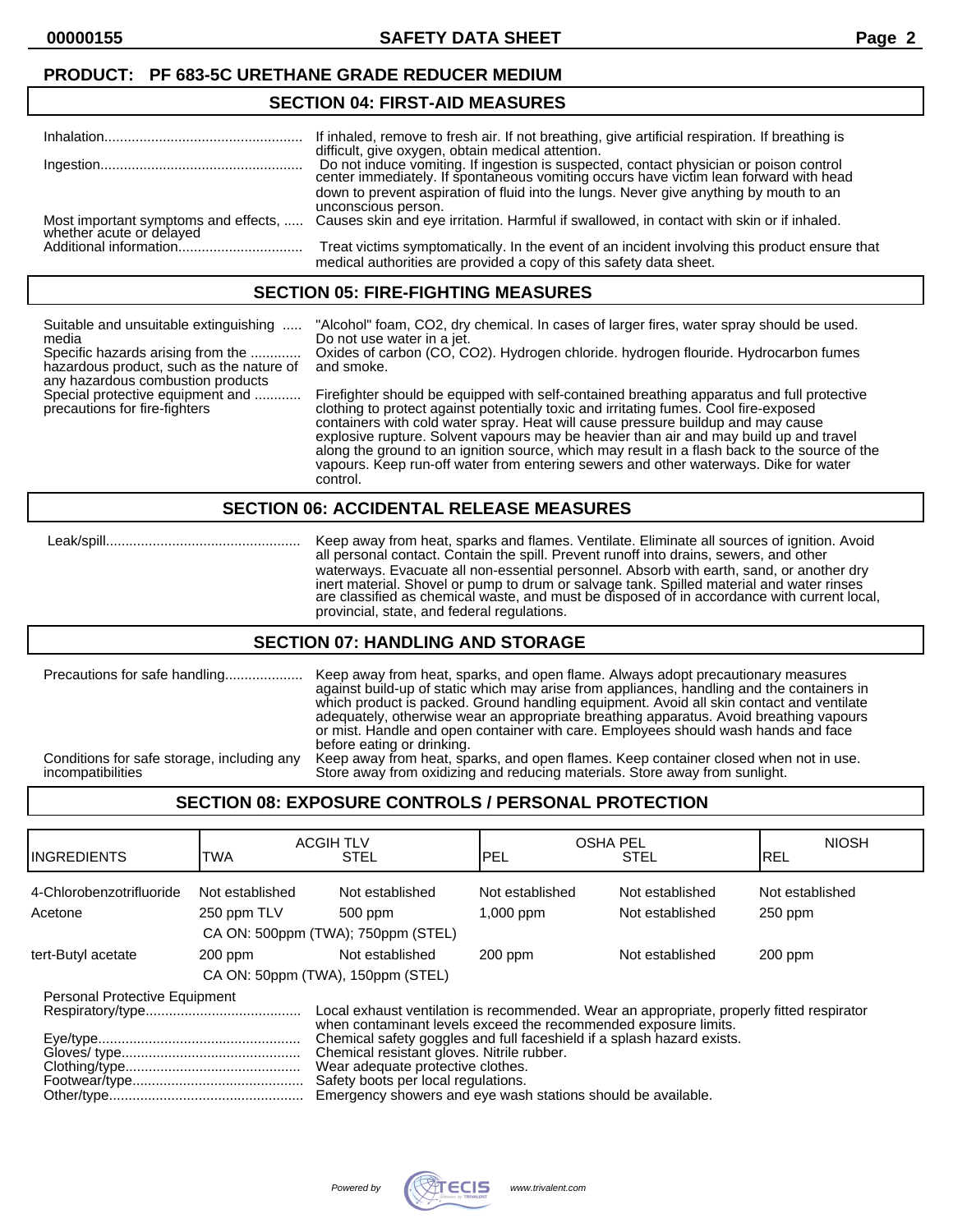# **PRODUCT: PF 683-5C URETHANE GRADE REDUCER MEDIUM**

# **SECTION 08: EXPOSURE CONTROLS / PERSONAL PROTECTION**

Appropriate engineering controls.............. Provide natural or mechanical ventilation to control exposure levels below airborne exposure limits. Local mechanical exhaust ventilation should be used at sources of air contamination, such as open process equipment, or during purging operations, to capture gases and fumes that may be emitted. Standard reference sources regarding industrial ventilation (ie. ACGIH industrial ventilation) should be consulted for guidance about adequate ventilation. Explosion-proof exhaust ventilation.

# **SECTION 09: PHYSICAL AND CHEMICAL PROPERTIES**

# **SECTION 10: STABILITY AND REACTIVITY**

|                                                                             | Stable at normal temperatures and pressures.                                                                                        |
|-----------------------------------------------------------------------------|-------------------------------------------------------------------------------------------------------------------------------------|
|                                                                             | Avoid heat, sparks and flames. Explosive reactions can occur in the presence of strong                                              |
|                                                                             | oxidizing agents.                                                                                                                   |
| Possibility of hazardous reactions<br>Conditions to avoid, including static | Hazardous polymerization will not occur.<br>Keep away from heat. Lewis or mineral acids. Bases. Incompatible with strong oxidizers. |
| discharge, shock or vibration                                               | Nitrates. Avoid plastics.                                                                                                           |
| Hazardous decomposition products                                            | Oxides of carbon (CO,CO2). Hydrogen chloride. Hydrogen fluoride. Isobutylene and acetic<br>acid. Dense black smoke.                 |

# **SECTION 11: TOXICOLOGICAL INFORMATION**

| <b>INGREDIENTS</b>       |                                                                                                                                                                                                                                                                                                                                                                                                                                                                                                                                | <b>LC50</b>                                                                                                                                                | LD50                                                        |
|--------------------------|--------------------------------------------------------------------------------------------------------------------------------------------------------------------------------------------------------------------------------------------------------------------------------------------------------------------------------------------------------------------------------------------------------------------------------------------------------------------------------------------------------------------------------|------------------------------------------------------------------------------------------------------------------------------------------------------------|-------------------------------------------------------------|
| 4-Chlorobenzotrifluoride |                                                                                                                                                                                                                                                                                                                                                                                                                                                                                                                                | 4479 ppm                                                                                                                                                   | $>6,800$ mg/kg (rat oral);<br>>2,700 mg/kg (rabbit dermal)  |
| Acetone                  |                                                                                                                                                                                                                                                                                                                                                                                                                                                                                                                                | 50,100 mg/m3 8 hours, rat                                                                                                                                  | 5,800 mg/kg (rat oral)                                      |
| tert-Butyl acetate       |                                                                                                                                                                                                                                                                                                                                                                                                                                                                                                                                | $>2,230$ mg/m3 4 hours rat                                                                                                                                 | $4,100$ mg/kg (rat, oral);<br>>2,000 mg/kg (rabbit, dermal) |
|                          | Eye contact. Skin contact. Inhalation.<br>Irritant.<br>Irritant.<br>May be harmful or fatal if swallowed.<br>Excessive inhalation of vapours can cause respiratory irritation, dizziness, headache,<br>vomiting and unconsciousness.<br>Breathing high concentrations of vapour may cause anesthetic effects and serious health<br>effects. Prolonged or repeated skin contact may cause drying or cracking of skin.<br>Intentional misuse by deliberately concentrating and inhaling this product may be harmful<br>or fatal. |                                                                                                                                                            |                                                             |
|                          |                                                                                                                                                                                                                                                                                                                                                                                                                                                                                                                                | None of the components present in this material at concentrations equal to or greater than<br>0.1% are listed by IARC, NTP, OSHA or ACGIH as a carcinogen. |                                                             |